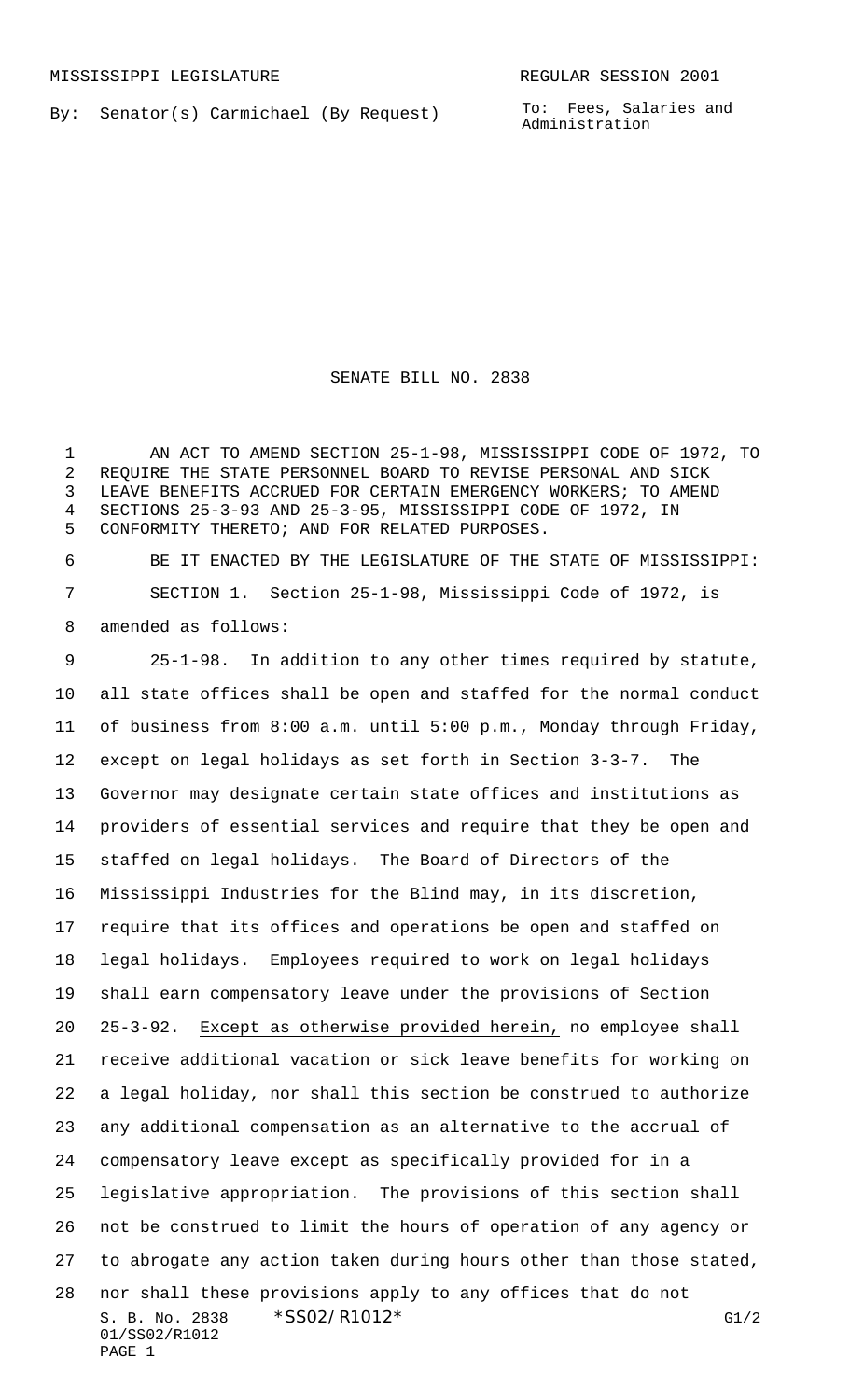customarily stay open five (5) days a week. The provisions of this section shall not apply to the military department of the State of Mississippi or to the fire fighters who work for the Mississippi Military Department or to the armories, field training sites, air bases or other installations of the Mississippi National Guard. The State Personnel Board shall develop rules and regulations to allow emergency workers, including the fire fighters who work for the Mississippi Military Department, to accrue additional personal and sick leave benefits for those days that they work over eight (8) hours. A workday for a state employee in a full-time employment position shall be eight (8) hours in duration at a minimum exclusive of time off for meals. The appointing authority shall develop work schedules which ensure that each full-time employee works a full workday and shall provide the State Auditor with a copy of the regular work schedule of the appointing authority. SECTION 2. Section 25-3-93, Mississippi Code of 1972, is amended as follows: 25-3-93. (1) (a) Except as provided in Section 25-1-98, as amended in Senate Bill No. 2838, 2001 Regular Session, and except as provided in subsection (1)(b) of this section, all employees and appointed officers of the State of Mississippi, who are employees as defined in Section 25-3-91, shall be allowed credit for personal leave computed as follows: Continuous Accrual Rate Accrual Rate 54 Service (Monthly) (Annually) 1 month to 3 years 12 hours per month 18 days per year 37 months to 8 years 14 hours per month 21 days per year 97 months to 15 years 16 hours per month 24 days per year Over 15 years 18 hours per month 27 days per year However, employees who were hired prior to July 1, 1984, who have continuous service of more than five (5) years but not more

S. B. No. 2838 \*SS02/R1012\* 01/SS02/R1012 PAGE 2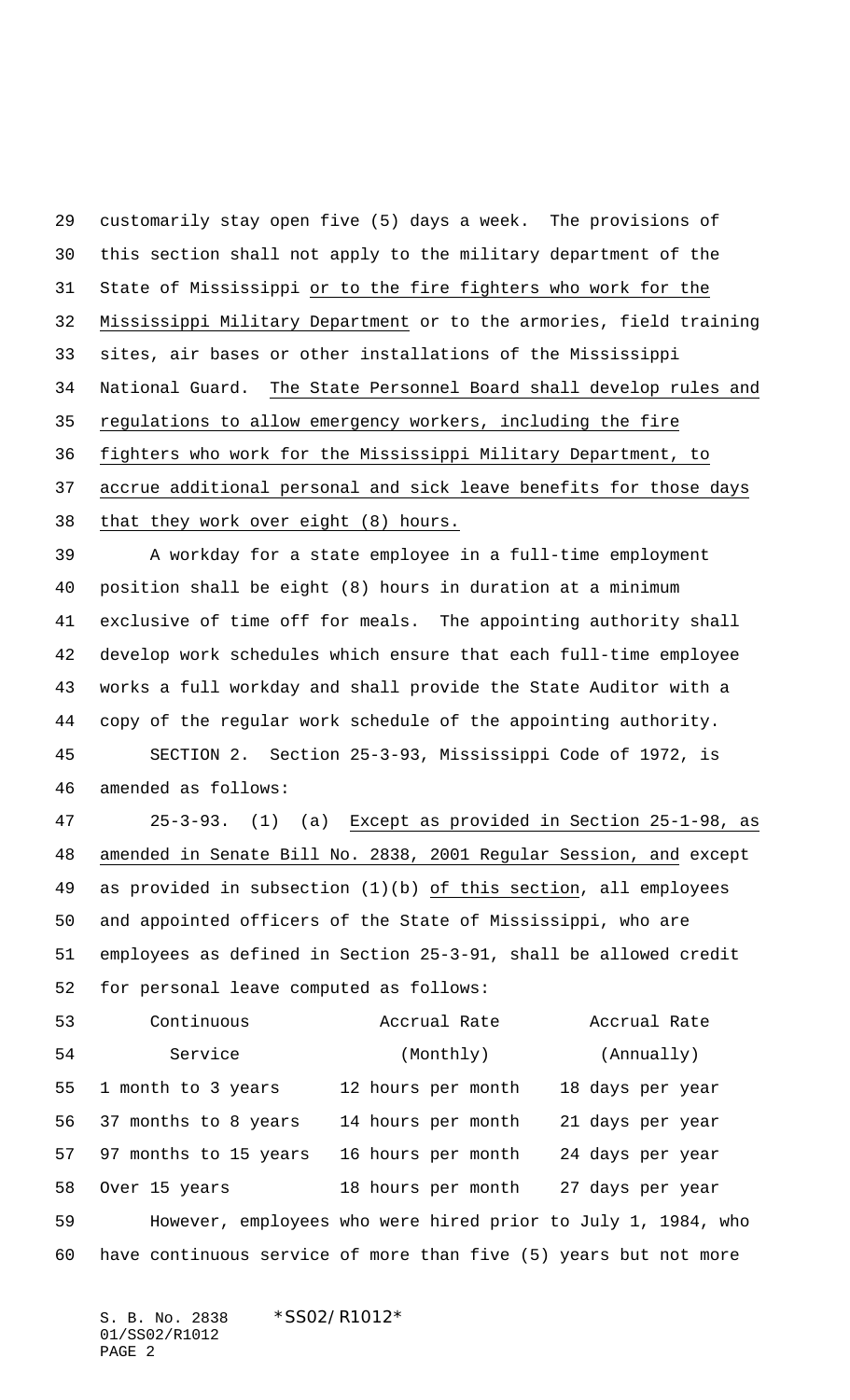than eight (8) years shall accrue fifteen (15) hours of personal leave each month.

 (b) Temporary employees who work less than a full workweek and part-time employees shall be allowed credit for personal leave computed on a pro rata basis. Faculty members employed by the eight (8) public universities on a nine-month contract, temporary employees of the public universities who work less than twenty (20) hours per week for a period of less than five (5) months during a fiscal year, and recipients of full-time educational leave, while on such leave, shall not be eligible for personal leave.

 (2) For the purpose of computing credit for personal leave, each appointed officer or employee shall be considered to work not more than five (5) days each week. Leaves of absence granted by the appointing authority for one (1) year or less shall be permitted without forfeiting previously accumulated continuous service. The provisions of this section shall not apply to military leaves of absence. The time for taking personal leave, except when such leave is taken due to an illness, shall be determined by the appointing authority of which such employees are employed.

 (3) For the purpose of Sections 25-3-91 through 25-3-99, the earned personal leave of each employee shall be credited monthly after the completion of each calendar month of service, and the appointing authority shall not increase the amount of personal leave to an employee's credit. It shall be unlawful for an appointing authority to grant personal leave in an amount greater than was earned and accumulated by the officer or employee.

S. B. No. 2838 \*SS02/R1012\* 01/SS02/R1012 PAGE 3 (4) Employees are encouraged to use earned personal leave. Personal leave may be used for vacations and personal business as scheduled by the appointing authority and shall be used for illnesses of the employee requiring absences of one (1) day or less. Accrued personal or compensatory leave shall be used for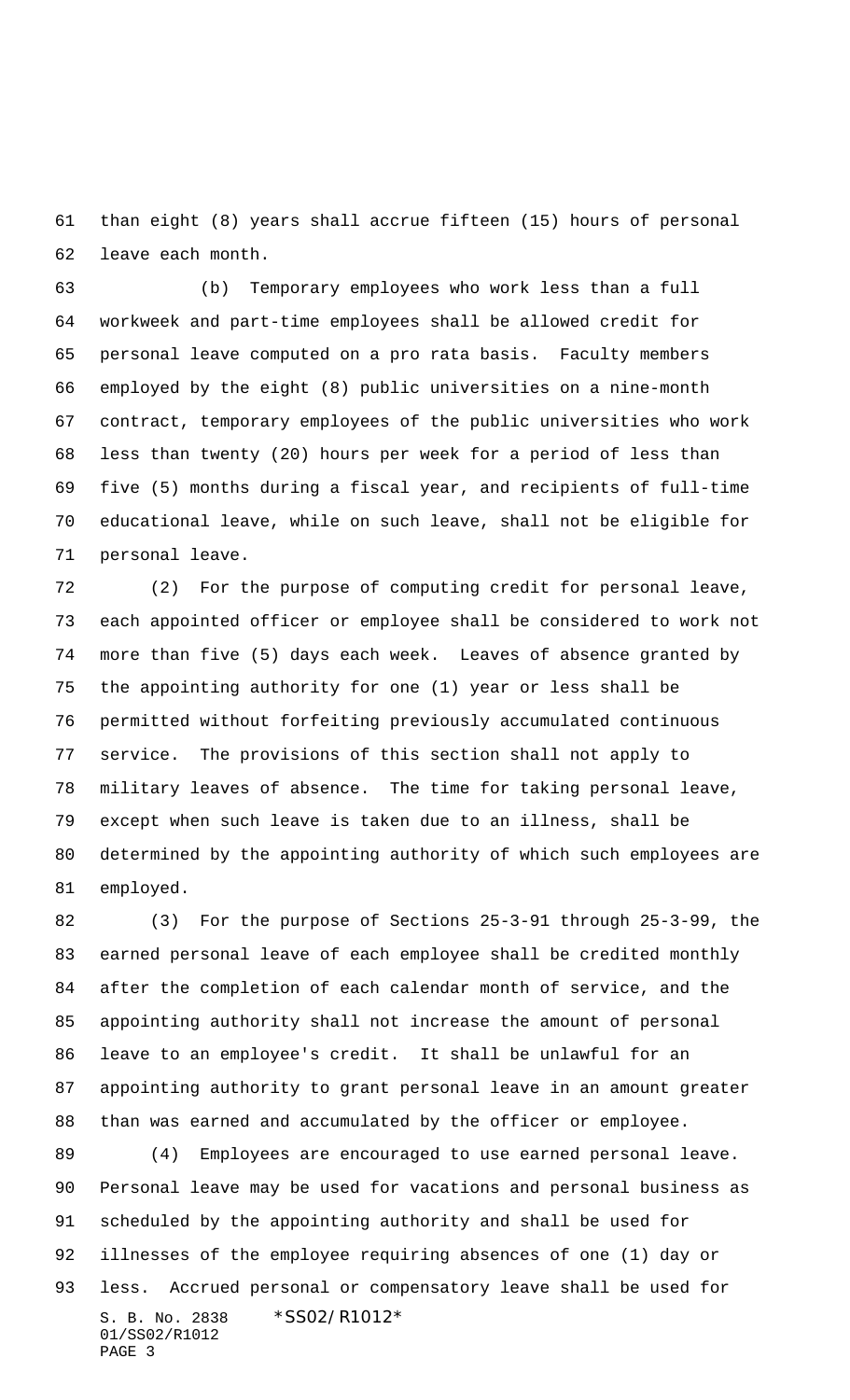the first day of an employee's illness requiring his absence of more than one (1) day. Accrued personal or compensatory leave may also be used for an illness in the employee's immediate family as defined in Section 25-3-95. There shall be no limit to the accumulation of personal leave. Upon termination of employment each employee shall be paid for not more than thirty (30) days of accumulated personal leave. Unused personal leave in excess of thirty (30) days shall be counted as creditable service for the purposes of the retirement system as provided in Sections 25-11-103 and 25-13-5.

 (5) Any officer of the Mississippi Highway Safety Patrol who is injured by wound or accident in the line of duty shall not be required to use earned personal leave during the period of recovery from such injury.

 (6) Any employee may donate a portion of his or her earned personal leave to another employee who is suffering from a catastrophic injury or illness, or to another employee who has a member of his or her immediate family who is suffering from a catastrophic injury or illness, in accordance with subsection (8) of Section 25-3-95.

 This subsection shall stand repealed from and after July 1, 2000.

 SECTION 3. Section 25-3-95, Mississippi Code of 1972, is amended as follows:

S. B. No. 2838 \*SS02/R1012\* 01/SS02/R1012 PAGE 4 25-3-95. (1) All employees and appointed officers of the State of Mississippi, except temporary employees of the public universities who work less than twenty (20) hours per week for a period of less than five (5) months during a fiscal year, fire fighters who work for the Mississippi Military Department and recipients of full-time educational leave, while on such leave, shall accrue credits for major medical leave as follows: Continuous Accrual Rate Accrual Rate 126 Service (Monthly) (Annually)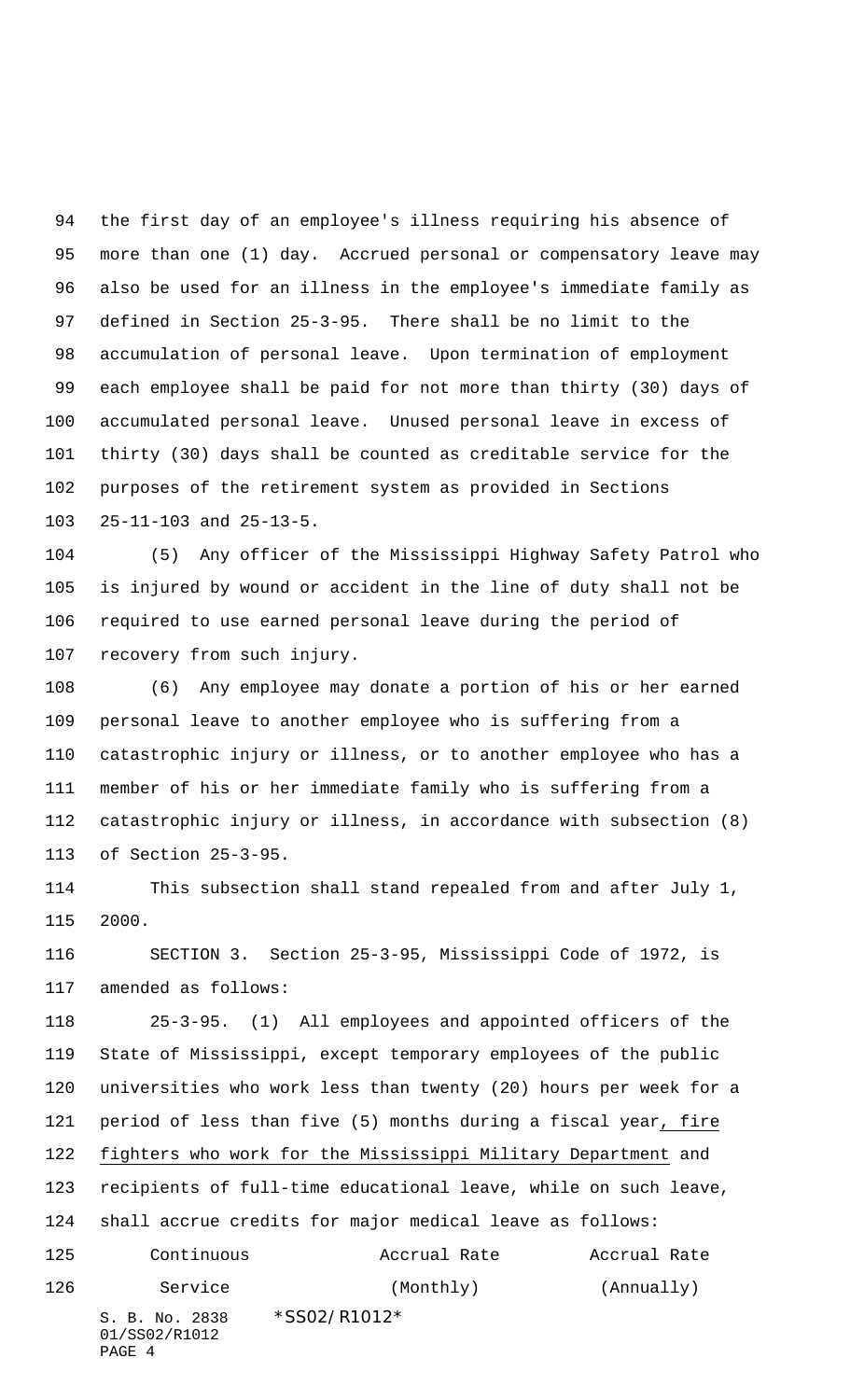S. B. No. 2838 \*SS02/R1012\* 01/SS02/R1012 PAGE 5 127 1 month to 3 years 8 hours per month 12 days per year 37 months to 8 years 7 hours per month 10.5 days per year 97 months to 15 years 6 hours per month 9 days per year 130 Over 15 years 5 hours per month 7.5 days per year Faculty members employed by the eight (8) public universities on a nine-month contract shall accrue credit for major medical leave as follows: Continuous Accrual Rate Accrual Rate 135 Service (Per Month) (Per Academic Year) 1 month to 3 years 13-1/3 hours per month 15 days per 137 academic year 37 months to 8 years 14-1/5 hours per month 16 days per 139 academic year 97 months to 15 years 15-2/5 hours per month 17 days per 141 academic year and the set of the set of the set of the set of the set of the set of the set of the set of the set of the set of the set of the set of the set of the set of the set of the set of the set of the set of th Over 15 years 16 hours per month 18 days per 143 academic year Part-time employees shall accrue major medical leave on a pro rata basis. There shall be no maximum limit to major medical leave accumulation. All unused major medical leave shall be counted as creditable service for the purposes of the retirement system as provided in Sections 25-11-103 and 25-13-5. Fire fighters who work for the Mississippi Military Department shall accrue major medical leave in accordance with the rules and regulations of the State Personnel Board as provided in Section 25-1-98, as amended in Senate Bill No. 2838, 2001 Regular Session. (2) Major medical leave may be used for the illness or injury of an employee or member of the employee's immediate family as defined in subsection (3) of this section, only after the employee has used one (1) day of accrued personal or compensatory leave for each absence due to illness, or leave without pay if the employee has no accrued personal or compensatory leave. Provided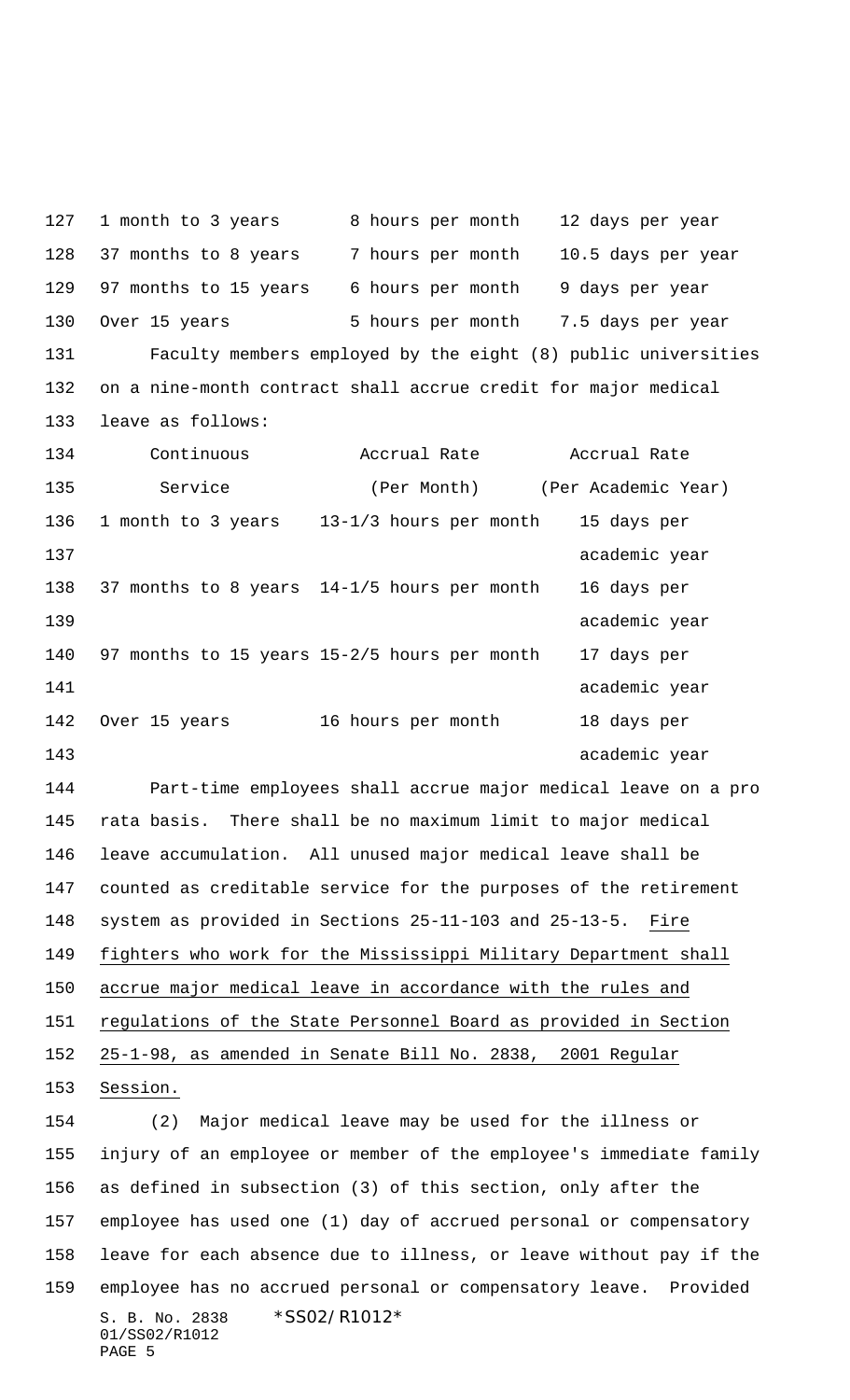that faculty members employed by the eight (8) public universities on a nine-month basis may use major medical leave for the first day of absence due to illness. However, major medical leave may be used, without prior use of personal leave, to cover regularly scheduled visits to a doctor's office or a hospital for the continuing treatment of a chronic disease, as certified in advance by a physician. For the purposes of this section, "physician" means a doctor of medicine, osteopathy, dental medicine, podiatry or chiropractic. For each absence due to illness of thirty-two (32) consecutive working hours (combined personal leave and major medical leave) major medical leave shall be authorized only when certified by their attending physician.

 (3) An employee may use up to three (3) days of earned major medical leave for each occurrence of death in the immediate family requiring the employee's absence from work. No qualifying time or use of personal leave will be required prior to use of major medical leave for this purpose. For the purpose of this subsection (3), the immediate family is defined as spouse, parent, stepparent, sibling, child, stepchild, grandchild, grandparent, son- or daughter-in-law, mother- or father-in-law or brother- or sister-in-law. Child means a biological, adopted or foster child, or a child for whom the individual stands or stood in loco parentis.

 (4) Employees and appointed officers of the State of Mississippi having unused, accumulated sick leave or annual leave earned prior to July 1, 1984, shall be credited with major medical leave and personal leave as follows: All unused annual leave shall be credited as personal leave.

 Unused sick leave shall be divided between major medical leave and personal leave at rates determined by the employee's sick leave balance on June 30, 1984. The rates of conversion shall be as follows:

S. B. No. 2838 \*SS02/R1012\* 01/SS02/R1012 PAGE 6 192 Sick Leave Percentage Percentage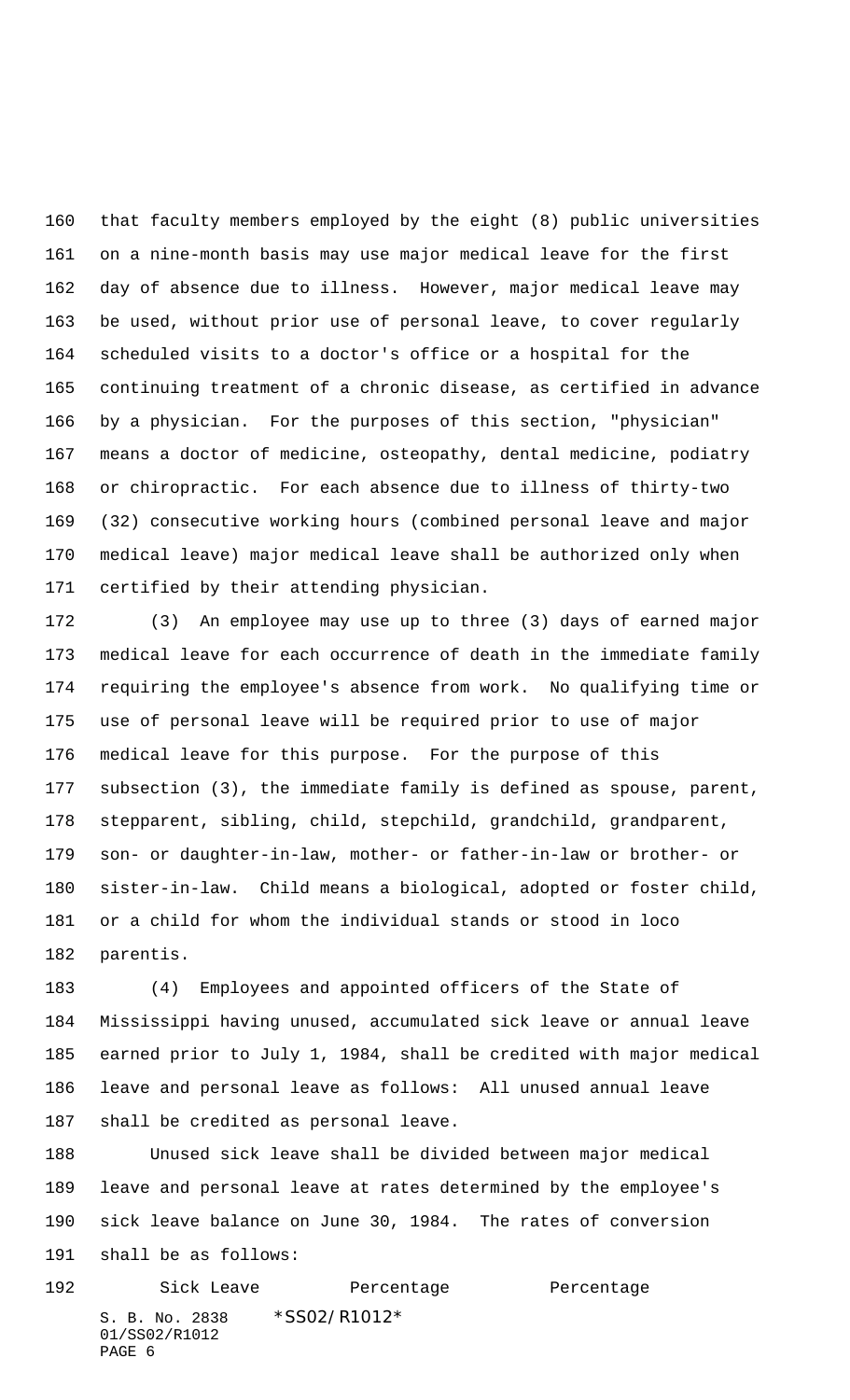Balance as of Converted to Converted to June 30, 1984 Personal Leave Major Medical Leave 195 1 - 200 hours 20% 80% 201 - 400 hours 25% 75% 401 - 600 hours 30% 70% 601 or more hours 35% 65%

 (5) Upon retirement from active employment each faculty member of the state-supported public universities who is employed on a nine-month basis shall receive credit and be paid for not more than thirty (30) days of unused major medical leave for service as a state employee. Unused major medical leave in excess of thirty (30) days shall be counted as creditable service for the purposes of the retirement system as provided in Sections 25-11-103 and 25-13-5.

 (6) Any officer of the Mississippi Highway Safety Patrol who is injured by wound or accident in the line of duty shall not be required to use earned major medical leave during the period of recovery from such injury.

 (7) For the purpose of Sections 25-3-91 through 25-3-99, the earned major medical leave of each employee shall be credited monthly after the completion of each calendar month, and the appointing authority shall not increase the amount of major medical leave to an employee's credit. It shall be unlawful for an appointing authority to grant major medical leave in an amount greater than was earned and accumulated by the officer or employee.

 (8) Any employee may donate a portion of his or her earned personal leave or major medical leave to another employee who is suffering from a catastrophic injury or illness, as defined in Section 25-3-91, or to another employee who has a member of his or her immediate family who is suffering from a catastrophic injury or illness, in accordance with the following:

S. B. No. 2838 \*SS02/R1012\* 01/SS02/R1012 PAGE 7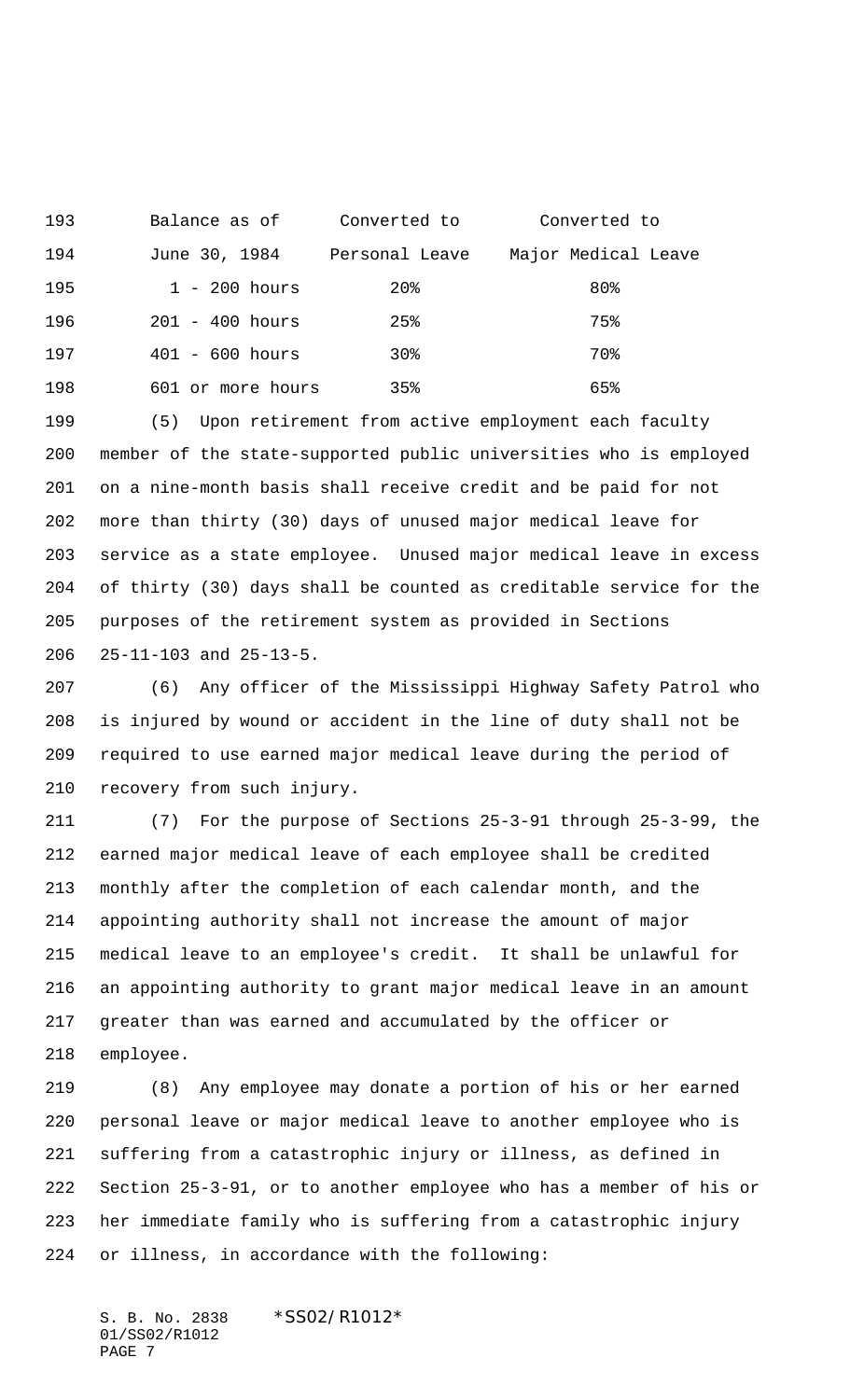(a) The employee donating the leave (the "donor employee") shall designate the employee who is to receive the leave (the "recipient employee") and the amount of earned personal leave and major medical leave that is to be donated, and shall notify the donor employee's appointing authority or supervisor of his or her designation. The donor employee's appointing authority or supervisor then shall notify the recipient employee's appointing authority or supervisor of the amount of leave that has been donated by the donor employee to the recipient employee.

 (b) The maximum amount of earned personal leave that an employee may donate to any other employee may not exceed a number of days that would leave the donor employee with fewer than seven (7) days of personal leave left, and the maximum amount of earned major medical leave that an employee may donate to any other employee may not exceed fifty percent (50%) of the earned major medical leave of the donor employee.

 (c) An employee must have exhausted all of his or her earned personal leave and major medical leave before he or she will be eligible to receive any leave donated by another employee.

 (d) Before an employee may receive donated leave, he or she must provide his or her appointing authority or supervisor with a physician's statement that states the beginning date of the catastrophic injury or illness, a description of the injury or illness, and a prognosis for recovery and the anticipated date that the recipient employee will be able to return to work.

 (e) If an employee is aggrieved by the decision of his or her appointing authority that the employee is not eligible to receive donated leave because the injury or illness of the employee or member of the employee's immediate family is not, in the appointing authority's determination, a catastrophic injury or illness, the employee may appeal the decision to the employee appeals board.

S. B. No. 2838 \* SS02/R1012\* 01/SS02/R1012 PAGE 8